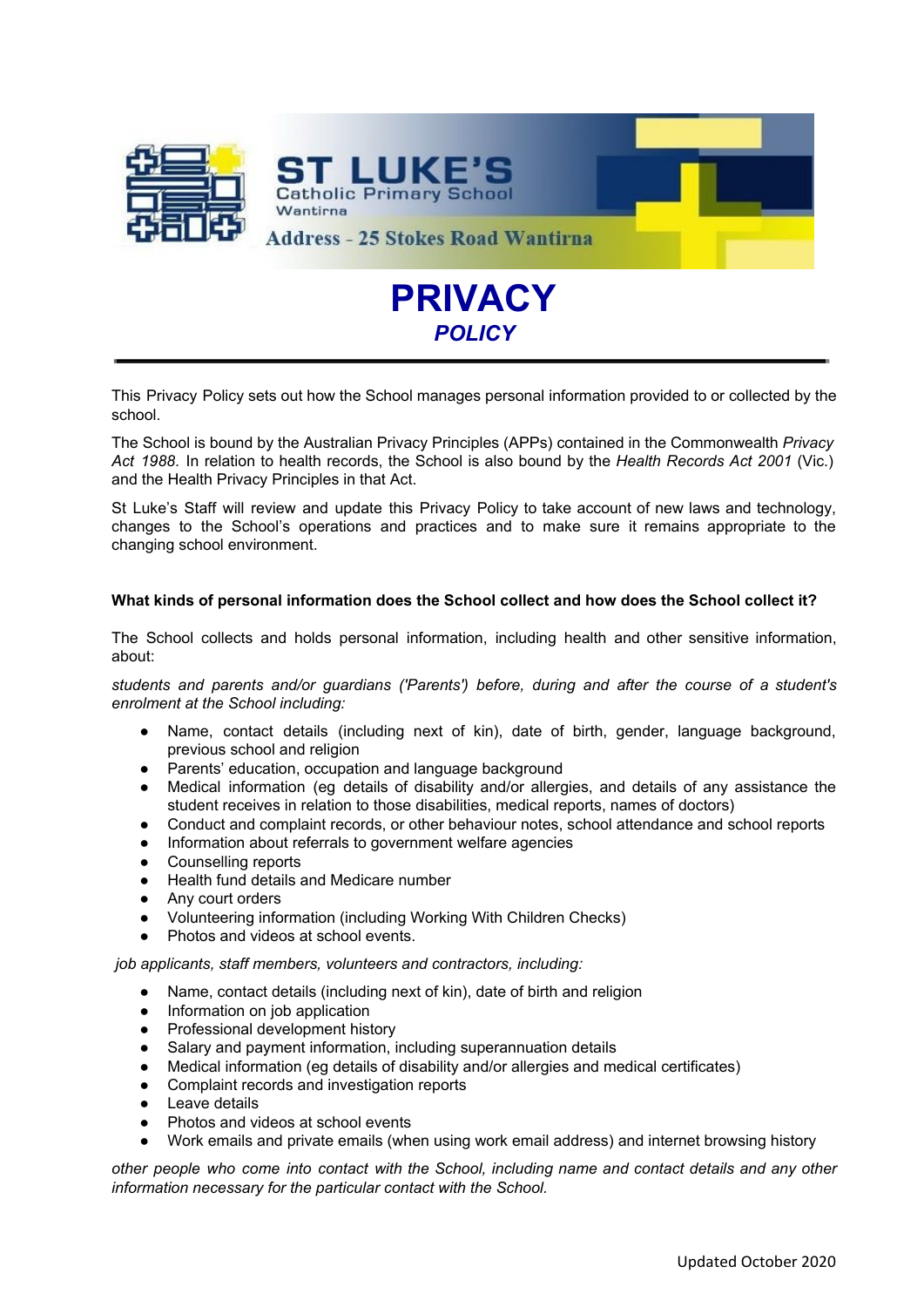*Personal Information you provide*: The School will generally collect personal information held about an individual by way of forms filled out by Parents or students, face-to-face meetings and interviews, emails and telephone calls. On occasions people other than Parents and students (such as job applicants and contractors) provide personal information to the School.

*Personal Information provided by other people*: In some circumstances the School may be provided with personal information about an individual from a third party, for example a report provided by a medical professional or a reference from another school The type of information the School may collect from another school may include:

- academic records and/or achievement levels
- information that may be relevant to assisting the new school meet the needs of the student including any adjustments

*Exception in relation to employee records*: Under the *Privacy Act*, the Australian Privacy Principles do not apply to an employee record. As a result, this Privacy Policy does not apply to the School's treatment of an employee record where the treatment is directly related to a current or former employment relationship between the School and employee. The School handles staff health records in accordance with the Health Privacy Principles in the *Health Records Act 2001 (Vic.).*

*Anonymity:* The School needs to be able to identify individuals with whom it interacts and to collect identifiable information about them to facilitate the delivery of schooling to its students and its educational and support services, conduct the job application process and fulfil other obligations and processes. However, in some limited circumstances some activities and interactions with the School may be done anonymously where practicable, which may include making an inquiry, complaint or providing feedback.

# **How will the School use the personal information you provide?**

The School will use personal information it collects from you for the primary purpose of collection, and for such other secondary purposes that are related to the primary purpose of collection and reasonably expected by you, or to which you have consented.

*Students and Parents:* In relation to personal information of students and Parents, the School's primary purpose of collection is to enable the School to provide schooling to students enrolled at the School (including educational and support services for the student), exercise its duty of care and perform necessary associated administrative activities which will enable students to take part in all the activities of the School. This includes satisfying the needs of Parents, the needs of the student and the needs of the School throughout the whole period the student is enrolled at the School.

The purposes for which the School uses personal information of students and Parents include:

- To keep Parents informed about matters related to their child's schooling, through correspondence, newsletters and magazines
- Day-to-day administration of the School
- Looking after students' educational, social and medical wellbeing
- Seeking donations and marketing for the School
- Seeking feedback from students and parents on school performance and improvement, including through school improvement surveys
- To satisfy the School's legal obligations and allow the School to discharge its duty of care
- To satisfy the School service providers' legal obligations, including the Catholic Education Commission of Victoria Ltd (CECV) and the Catholic Education Offices

In some cases where the School requests personal information about a student or Parent, if the information requested is not provided, the School may not be able to enrol or continue the enrolment of the student or permit the student to take part in a particular activity.

*Job applicants and contractors*: In relation to personal information of job applicants and contractors, the School's primary purpose of collection is to assess and (if successful) to engage the applicant, or contractor, as the case may be.

The purposes for which the School uses personal information of job applicants and contractors include:

- Administering the individual's employment or contract, as the case may be
- For insurance purposes
- Seeking donations and marketing for the School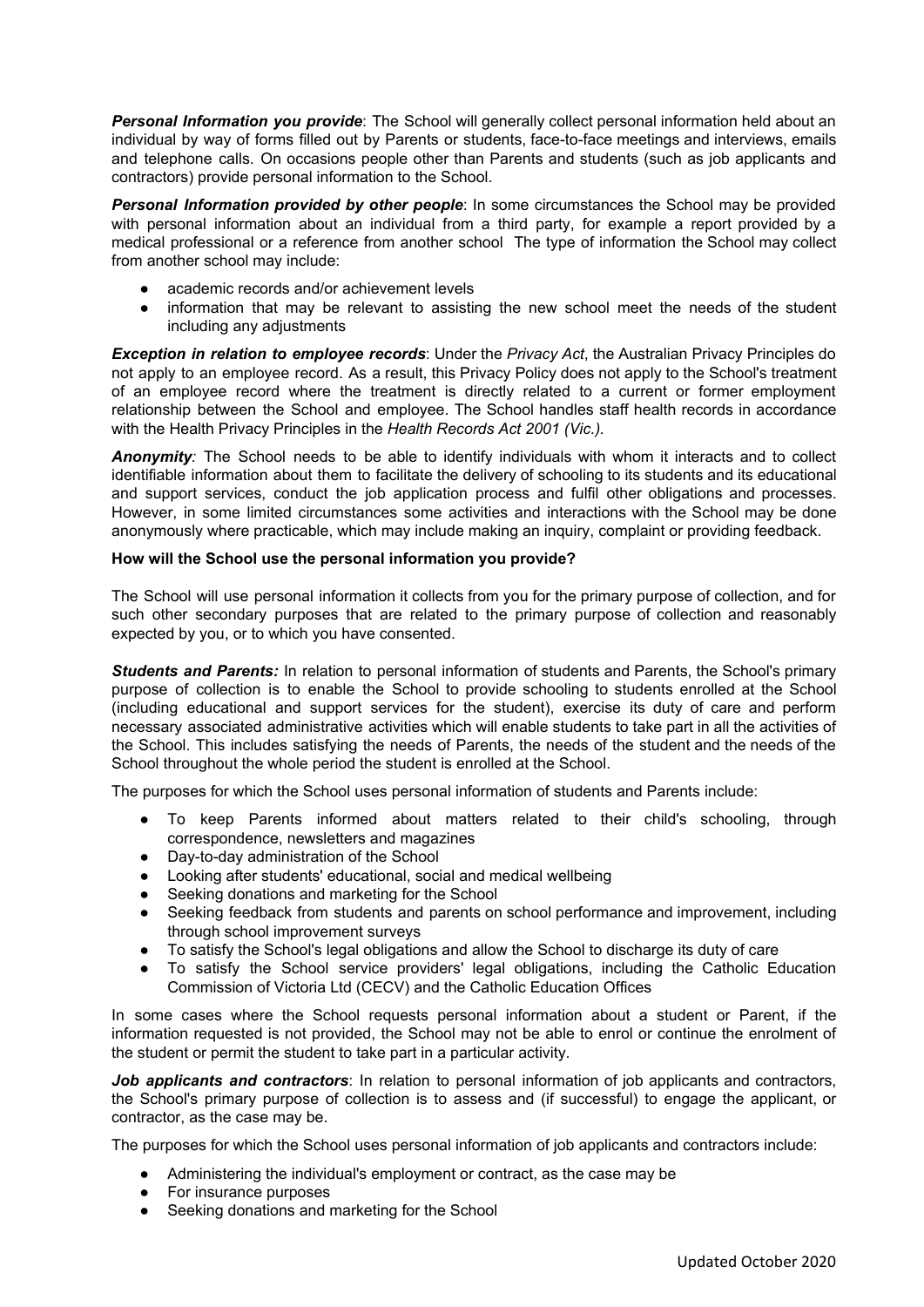• Satisfying the School's legal obligations, for example, in relation to child protection legislation.

*Volunteers:* The School also obtains personal information about volunteers who assist the School in its functions or conduct associated activities. This enables the School and the volunteers to work together, to confirm their suitability and to manage their visits.

*Counsellors:* The School contracts with external providers to provide counselling services for some students. The principal may require the Counsellor to inform him or her or other teachers of any issues the principal and the Counsellor believe may be necessary for the School to know for the well-being or development of the student who is counselled or other students at the School.

**Parish:** The School may disclose limited personal information to the school parish to facilitate religious and sacramental programs, and other activities such as fundraising.

*Marketing and fundraising*: The School treats marketing and seeking donations for the future growth and development of the School as an important part of ensuring that the School continues to provide a quality learning environment in which both students and staff thrive. Personal information held by the School may be disclosed to organisations that assist in the School's fundraising, for example, the School's Foundation or alumni organisation [or, on occasions, external fundraising organisations].

Parents, staff, contractors and other members of the wider School community may from time to time receive fundraising information. School publications, like newsletters and magazines, which include personal information and sometimes people's images, may be used for marketing purposes.

## **Who might the School disclose personal information to and store your information with?**

The School may disclose personal information, including sensitive information, held about an individual for **educational, administrative** and **support purposes**. This may include to:

- School service providers which provide educational, support and health services to the School, (either at the School or off campus) including the Catholic Education Commission of Victoria Ltd (CECV), Catholic Education Offices, specialist visiting teachers, volunteers, counsellors, sports coaches and providers of learning and assessment tools.
- Third party service providers that provide online educational and assessment support services, services in relation to school improvement surveys, document and data management services, or applications to schools and school systems including the Integrated Catholic Online Network (ICON) and Google's G Suite, including Gmail and, where necessary, to support the training of selected staff in the use of these services.
- CECV, and Catholic Education offices, to discharge its responsibilities under the *Australian Education Regulation 2013* (Regulation) and the *Australian Education Act 2013* (Cth) (AE Act) relating to students with a disability.other third parties which the school uses to support or enhance the educational or pastoral care services for its students or to facilitate communications with Parents
- another school including to its teachers to facilitate the transfer of a student
- Federal and State government departments and agencies
- health service providers
- recipients of School publications, such as newsletters and magazines
- student's parents or guardians and their emergency contacts
- assessment and educational authorities including the Australian Curriculum, Assessment and Reporting Authority
- anyone you authorise the School to disclose information to
- anyone who we are required or authorised to disclose the information to by law, including child protection laws.

## **Nationally Consistent Collection of Data on School Students with Disability**

The school is required by the Federal Australian Education Regulation (2013) and Australian Education Act 2013 (Cth) (AE Act) to collect and disclose certain information under the Nationally Consistent Collection of Data (NCCD) on students with a disability. The school provides the required information at an individual student level to the Catholic Education Offices and the CECV, as an approved authority. Approved authorities must comply with reporting, record keeping and data quality assurance obligations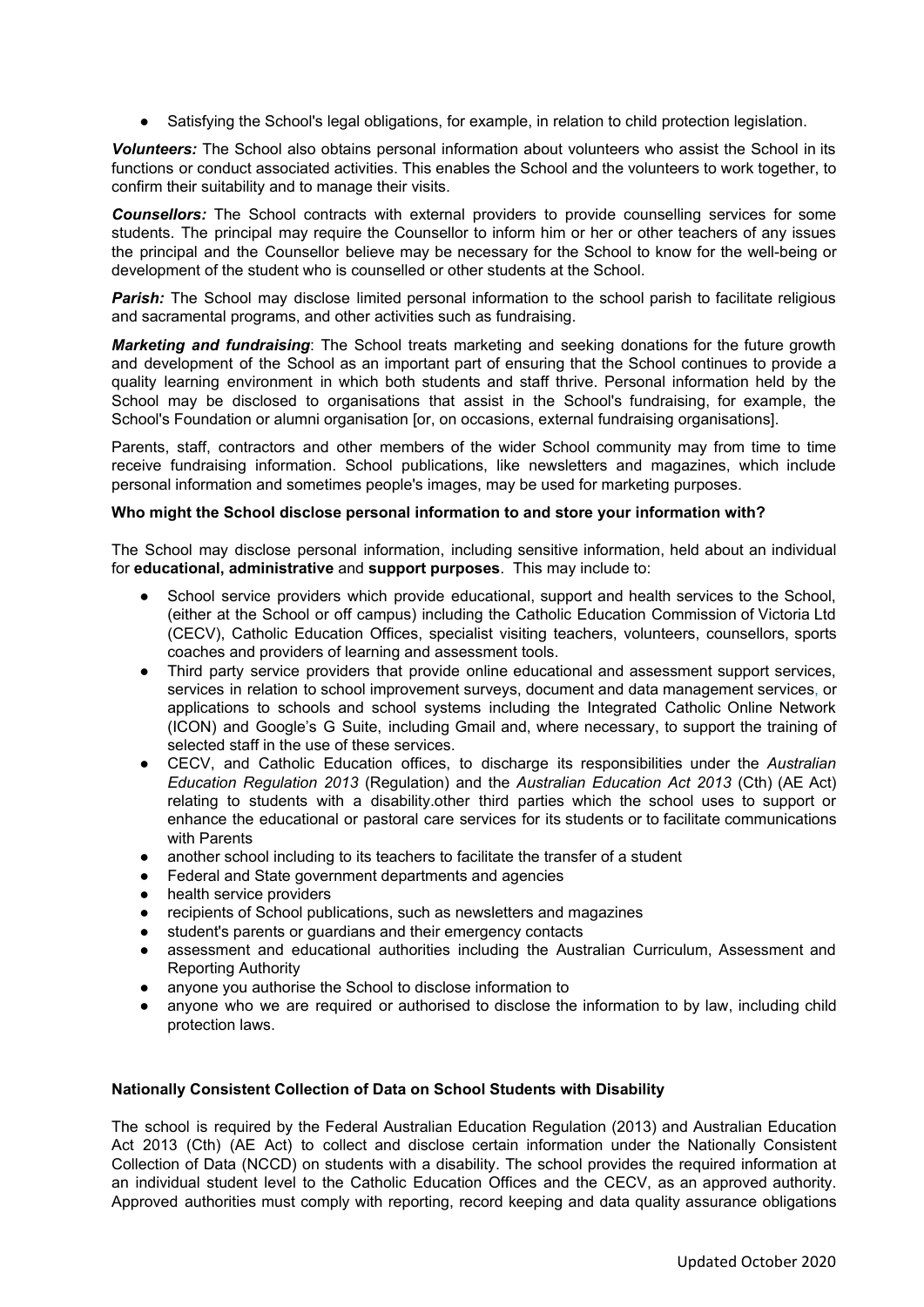under the NCCD. Student information provided to the federal government for the purpose of the NCCD does not explicitly identify any student.

*Sending and storing information overseas*: The School may disclose personal information about an individual to overseas recipients, for instance, to facilitate a school exchange. However, the School will not send personal information about an individual outside Australia without:

- obtaining the consent of the individual; or
- otherwise complying with the Australian Privacy Principles or other applicable privacy legislation.

The School may from time to time use the services of third party online service providers (including for the delivery of services and third party online applications, or Apps relating to email, instant messaging and education and assessment, such as Google's G Suite, including Gmail) which may be accessible by you. Some personal information [including sensitive information] may be collected and processed or stored by these providers in connection with these services. These online service providers may be located in or outside Australia.

School personnel and the school's service providers, and the CECV and its service providers, may have the ability to access, monitor, use or disclose emails, communications (e.g. instant messaging), documents and associated administrative data for the purposes of administering the system and services ensuring their proper use.

The school makes reasonable efforts to be satisfied about the security of any personal information that may be collected, processed and stored outside Australia, in connection with any cloud and third party services and will endeavour to ensure the cloud is located in countries with substantially similar protections as the APPs.

Where personal and sensitive information is retained by a cloud service provider on behalf of CECV to facilitate Human Resources and staff administrative support, this information may be stored on servers located in or outside Australia.

## **How does the School treat sensitive information?**

In referring to 'sensitive information', the School means: information relating to a person's racial or ethnic origin, political opinions, religion, trade union or other professional or trade association membership, philosophical beliefs, sexual orientation or practices or criminal record, that is also personal information; health information and biometric information about an individual.

Sensitive information will be used and disclosed only for the purpose for which it was provided or a directly related secondary purpose, unless you agree otherwise, or the use or disclosure of the sensitive information is allowed by law.

## **Management and security of personal information**

The School's staff are required to respect the confidentiality of students' and Parents' personal information and the privacy of individuals.

The School has in place steps to protect the personal information the School holds from misuse, interference and loss, unauthorised access, modification or disclosure by use of various methods including locked storage of paper records and password access rights to computerised records. This includes responding to any incidents which may affect the security of the personal information it holds. If we assess that anyone whose information is affected by such a breach is likely to suffer serious harm as a result, we will notify them and the Office of the Australian Information Commissioner of the breach.

It is recommended that parents and the school community adopt secure practices to protect themselves. You should ensure that all passwords you use are strong and regularly updated and that your log in details are kept secure. Do not share your personal information with anyone without first verifying their identity and organisation. If you believe any of your personal information has been compromised, please let the School know immediately.

## **Access and correction of personal information**

Under the Privacy Act and the Health Records Act, an individual has the right to seek and obtain access to any personal information and health records respectively which the School holds about them and to advise the School of any perceived inaccuracy. Students will generally be able to access and update their